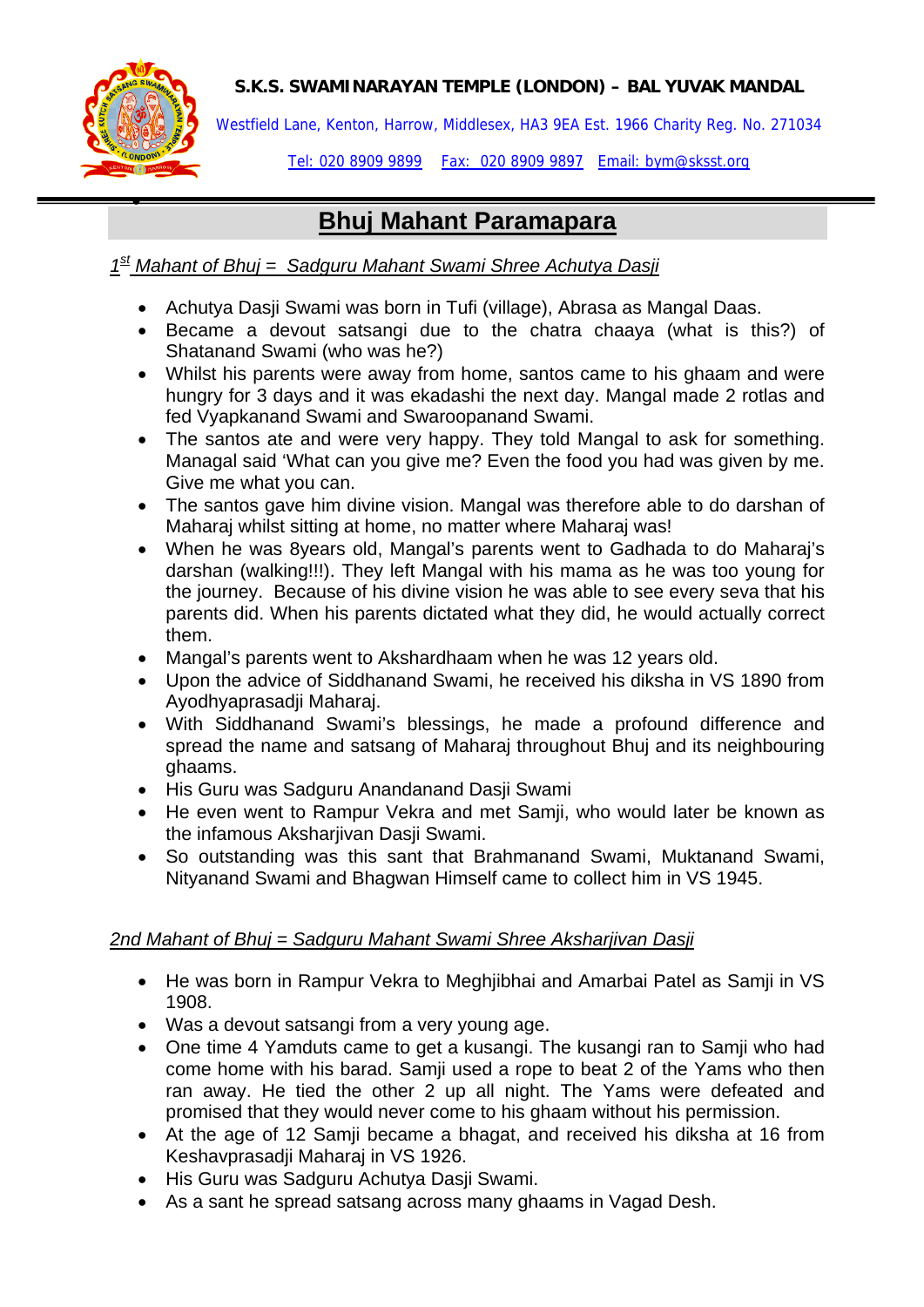

Westfield Lane, Kenton, Harrow, Middlesex, HA3 9EA Est. 1966 Charity Reg. No. 271034

Tel: 020 8909 9899 Fax: 020 8909 9897 Email: bym@sksst.org

- Wherever he went, santos, Mahants and even the Maharjshree's would listen to his vachan.
- In Baladia, Aksharjivan Dasji Swami wanted to build a Mandir on Ghanji bhagats vaari. However this was very far away from the rest of the ghaam. Swami gave ashirwaad that eventually the Mandir would be in the centre of the ghaam (as it is today). Every vachan that Swami gave came true.
- Swami had such a massive impact on those around him that even Kasu, a Muslim bhakta vowed to stay open feet in Swami's seva until the Mandir was built.
- Aksharjivan Dasji Swami was the one who wrote the Ekadashi Patra which is read in all the Swaminarayan Mandir's every Ekadashi.
- Swami went to Akshardhaam on VS Fagan Sud 2 1965.

## $4<sup>th</sup>$  Mahant of Bhuj = Sadguru Mahant Swami Shree Dharmajivan Dasji

- He was from a poor family in Rampur Vekra and his parents passed away when he was only 1 ½ years old.
- At 8 years old, he met Swami Bhaktivallabh Dasji who took him to Bhuj where he did seva in the Goshala.
- When other santos laughed at him due to his small and weak appearance, Swami Bhaktivallabh Dasji would tell them that he was not one to be laughed at and that one day he would lead them.
- He received his diksha in VS 1943 and studied Sanskrit in Karachi.
- Swamis are supposed to eat once a day, but Dharmajivan Dasji Swami would eat twice a day due to an illness. Another sant did ninda of this, and became ill (Maharaj has consistently said that He will never forgive those who do ninda of His haribhaktas).
- On one occasion Swami was singing kirtans. He sang 5 pads to one kirtan and during the  $6<sup>th</sup>$  pad the Maharaj in His Sukh Shaya Murti (which murti is this?) stood up from His singhasan and sat in front of the Swami, and started to rock. His Guru, Krushnacharan Dasji went to see what the Swami was doing and saw a divine light. It was after this event that all the santos realised the true importance of Dharmajivan Dasji Swami.
- Swami went to Akshardhaam in VS 1972.

## 10<sup>th</sup> Mahant of Bhuj = Sadguru Mahant Swami Shree Hariswarup Dasji

- Born to Deviibhai and Kuverbai Ketani on 29<sup>th</sup> October 1911.
- Was a devout satsangi from a very young age and renounced worldly pleasures at 16.
- His guru was Swami Shreevallabh Dasji and he got his diksha on VS 1984 Kartik Vad 1.
- Had divine darshan of Nar-Narayan Dev everyday.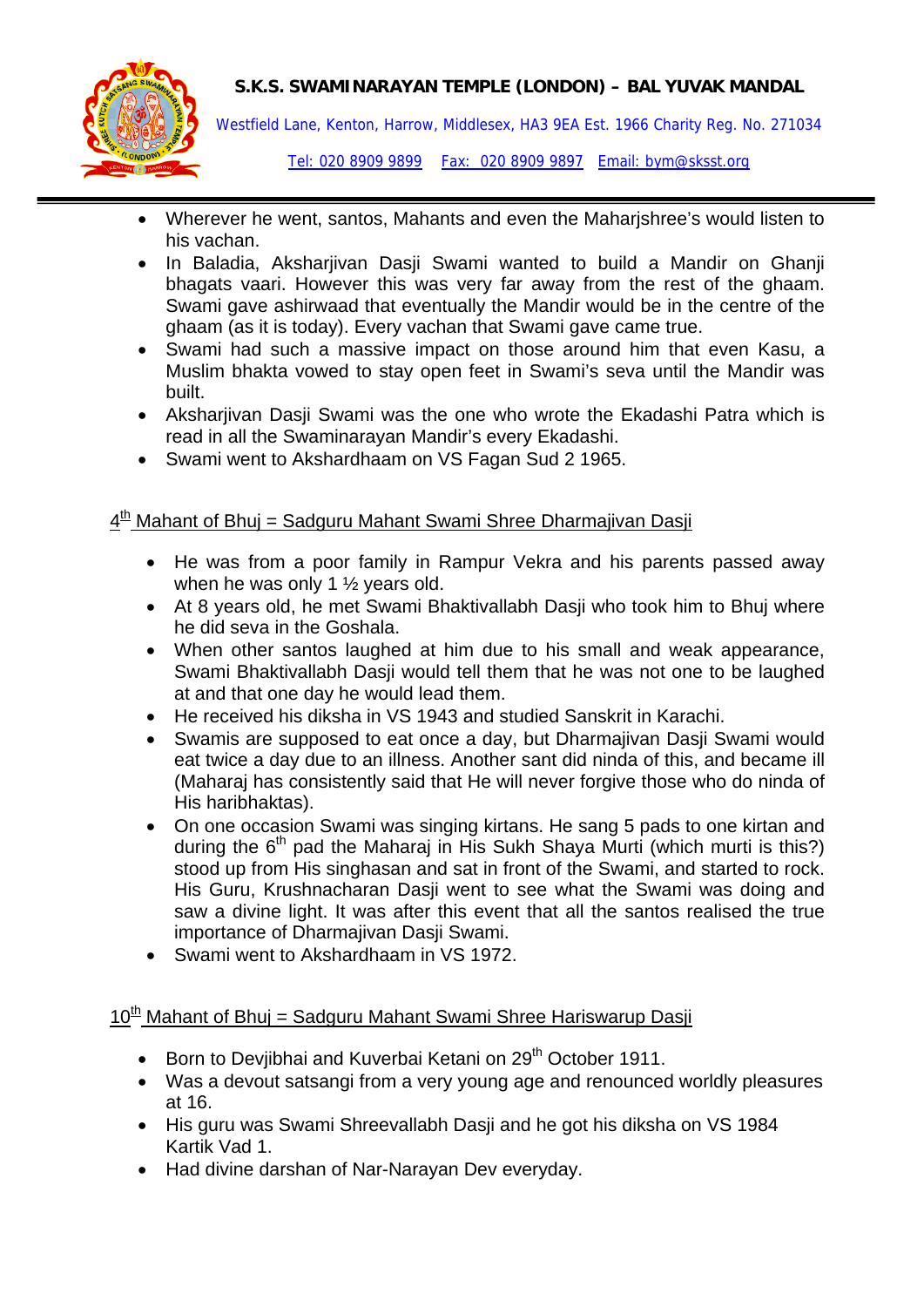

Westfield Lane, Kenton, Harrow, Middlesex, HA3 9EA Est. 1966 Charity Reg. No. 271034

Tel: 020 8909 9899 Fax: 020 8909 9897 Email: bym@sksst.org

- As Mahant he spread satsang to haribhaktos all over the world, including Africa, Australia and the UK.
- Established the Yuvak Mandals around the world and inspired youths to become the forefront of the Swaminarayan Sampraday.
- Despite old age and weakness, so powerful was his vaigraya that he would only eat once a day no matter what his health.
- Swami went to Akshardhaam on VS 2063 Kartik Sud 8.

## **Mahant Parampara in order**

(Source: [http://www.shreeswaminarayanmandirbhuj.org/mahant.html\)](http://www.shreeswaminarayanmandirbhuj.org/mahant.html)

- 1. Sadguru Mahant Swami Shree Achutya Dasji
	- a. Diksha: 1890
	- b. Aksharvas: 1945
	- c. Guru: Shree Anandanand Swami
- 2. Sadguru Mahant Swami Shree Aksharjivan Dasji
	- a. Diksha: 1926
	- b. Aksharvas: 1965
	- c. Guru: Shree Achutya Dasji Swami
- 3. Sadguru Mahant Swami Shree Krishnacharan Dasji
	- a. Diksha: 1931
	- b. Aksharvas: 1965
	- c. Guru: Shree Achutya Dasji Swami
- 4. Sadguru Mahant Purani Swami Shree Dharmajivan Dasji
	- a. Diksha: 1943
	- b. Aksharvas: 1972
	- c. Guru: Shree Krishnacharan Swami
- 5. Sadguru Mahant Swami Shree Mahapurusha Dasji
	- a. Diksha: 1935
	- b. Aksharvas: 1981
	- c. Guru: Shree Achutya Dasji Swami
- 6. Sadguru Mahant Swami Shree Bhaktapriya Dasji
	- a. Diksha: 1952
	- b. Aksharvas: 1991